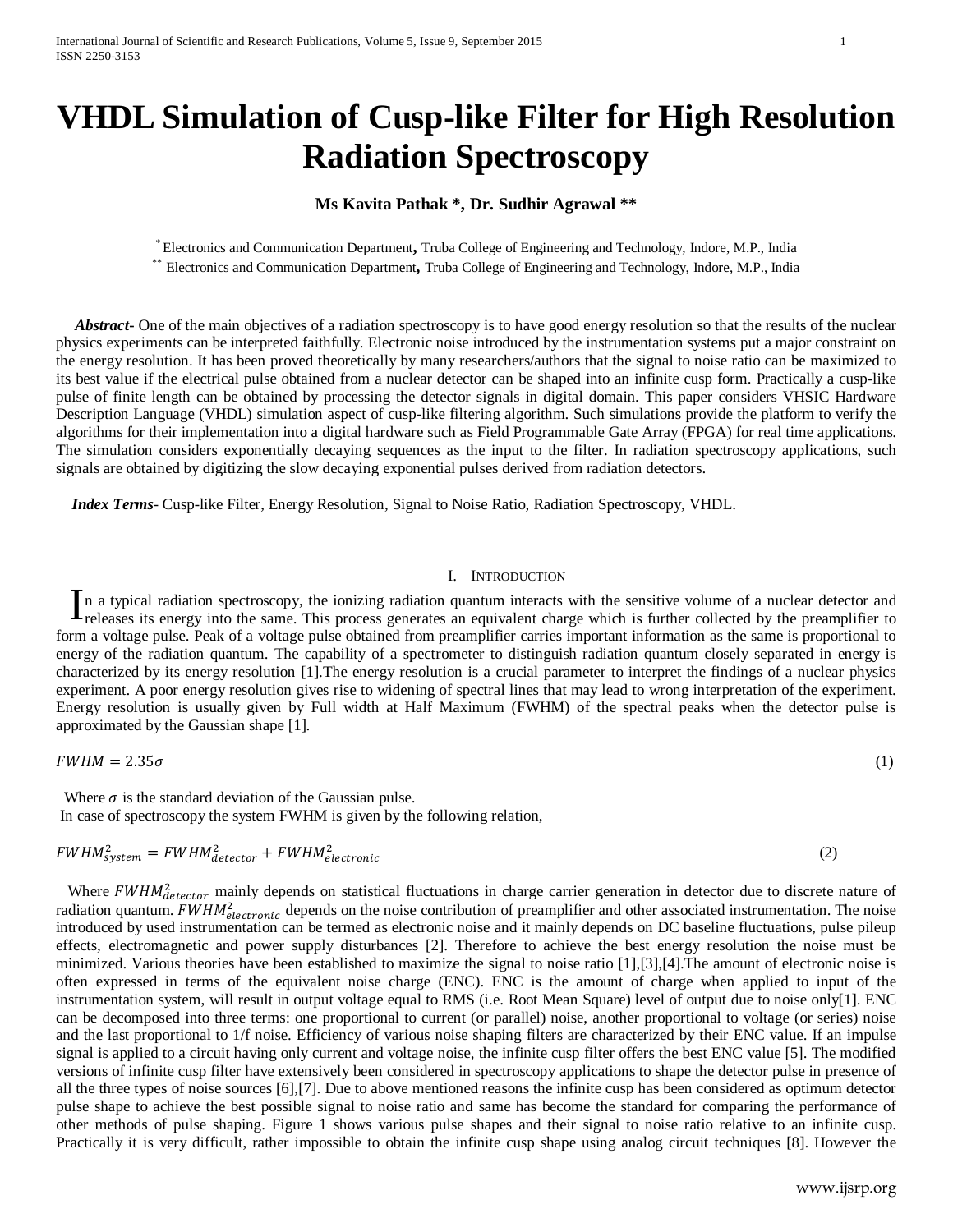digital signal processing techniques can be exploited to obtain a finite length cusp-like shape. Such shaping will improve the performance of a radiation spectrometer in terms of energy resolution by maximizing the signal to noise ratio. Additionally the same techniques can also minimize the pile up losses. This paper is organized as follows. Section II briefly describes the cusp-like filtering algorithm. It also briefly discusses the used methodology and heart of the developed simulation code. Section III discusses the simulation results. Finally, the concluding remarks are included in Section IV.



Figure 1: Noise contribution of different pulse shapes relative to infinite cusp (top).

## II. CUSP-LIKE FILTERING ALGORITHM

 The finite length cusp-like filtering algorithm can be described in its recursive form [9]. The recursive forms are often faster in execution and same can easily be implemented into digital hardware. The following recursive equations were considered for the VHDL simulation.

| $d_K[i] = x[i] - x[i - K]$                | (3) |
|-------------------------------------------|-----|
| $d_1[i] = x[i] - x[i-1]$                  | (4) |
| $b[i] = d_K[i] - K * d_1[i - L], i \ge 0$ | (5) |
| $c[i] = b[i] + c[i-1], i \ge 0$           | (6) |
| $s[i] = M2 * c[i] + s[i - 1], i \ge 0$    | (7) |
| $t[i] = M1 * c[i] + s[i], i \ge 0$        | (8) |
| $y[i] = t[i] + y[i - 1], i \ge 0$         | (9) |
|                                           |     |

Where  $X[i]$  is digitized input exponential signal and  $Y[i]$  is output of the filter respectively. The value of M is given by the equation (10). The value of M1 and M2 can be selected to satisfy the equation (11). The symbol (\*) in the above equations is a multiplication operator.

$$
M = \frac{1}{e^{\left(\frac{T_p}{t}\right)} - 1} \tag{10}
$$

$$
M = \frac{M_1}{M_2} \tag{11}
$$

Where  $T_n$  is digitizer's clock frequency and  $\tau$  is time constant of exponential input signal. The duration of the rising (falling) edge of the cusp-like shape is decided by the value of L, and the value of K is equal to  $2L+1$ . For high count applications a detector pulse is required to be processed to the short duration [10][11]. The short duration pulse of cusp-like shape can be obtained by appropriately choosing the value of L to minimize the pile up losses. Figure 2 is block diagram representation of the recursive equations given above. The nature of input signal considered for the simulation was similar as considered in our previous paper [12] and the same has been shown in figure 3. Heart of the simulation code is a 'generate statement' which instantiates the various components required for the filtering operation and the same is given below.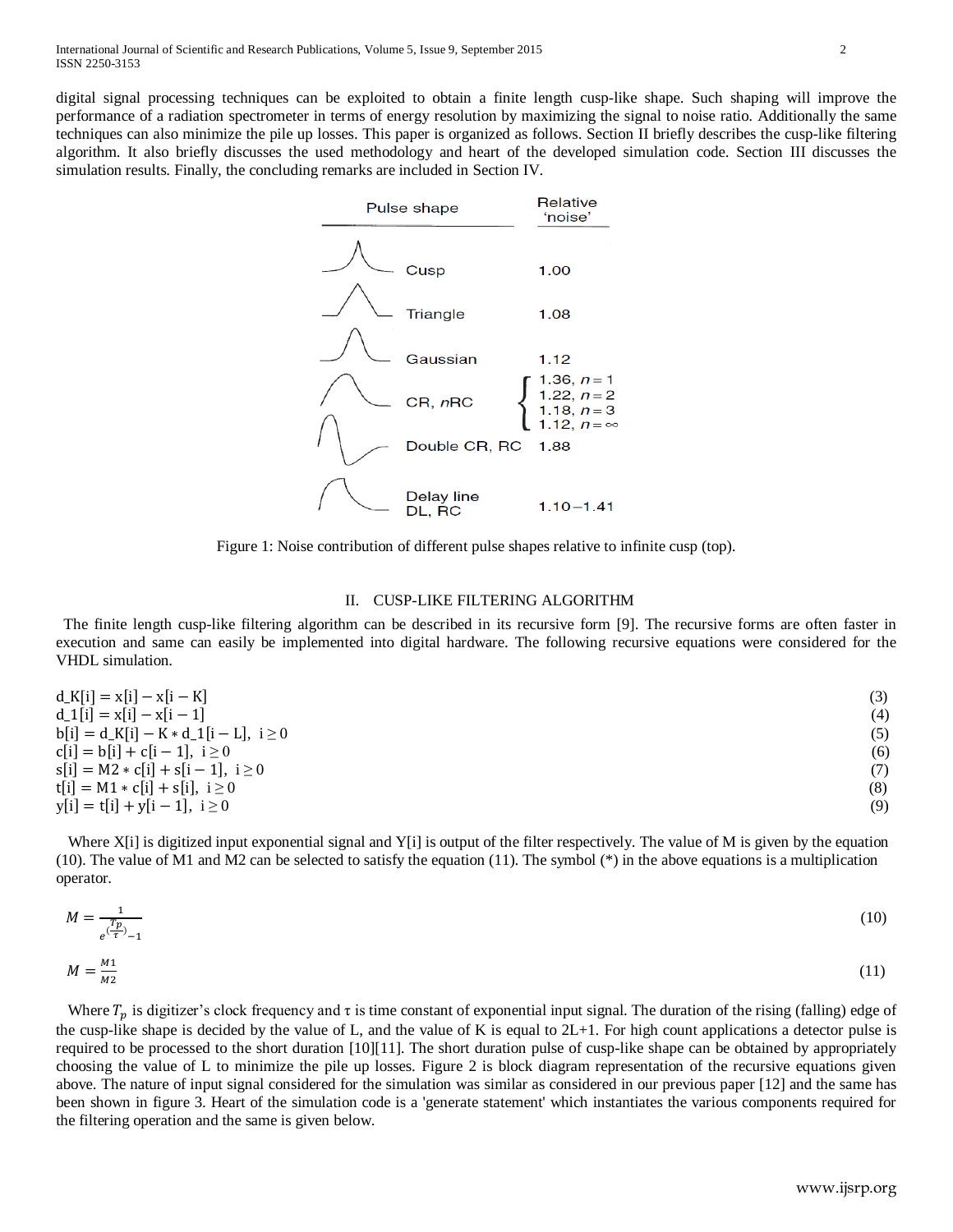

Figure 2: Block diagram of cusp-like filter



Figure 3: Input sequence to cusp-like filter

begin

Cusp-like filter : for i in m to n generate

- SUB-1 : subtractor port map (x(i), x(i-K), d\_K(i));
- SUB-2 : subtractor port map  $(x(i), x(i-1), d_1(i));$
- $MUL1$ : multiplier port map  $(K, d_1(i-L), a(i));$
- SUB-3 : subtractor port map (d\_K(i), a(i), b(i));
- $ACC-1: adder port map (c(i-1), b(i), c(i));$
- MUL-2 : multiplier port map (M1, c(i), p(i));
- MUL-3 : multiplier port map (M2, c(i), r(i));
- ACC-2 : adder port map (s(i-1), r(i), s(i));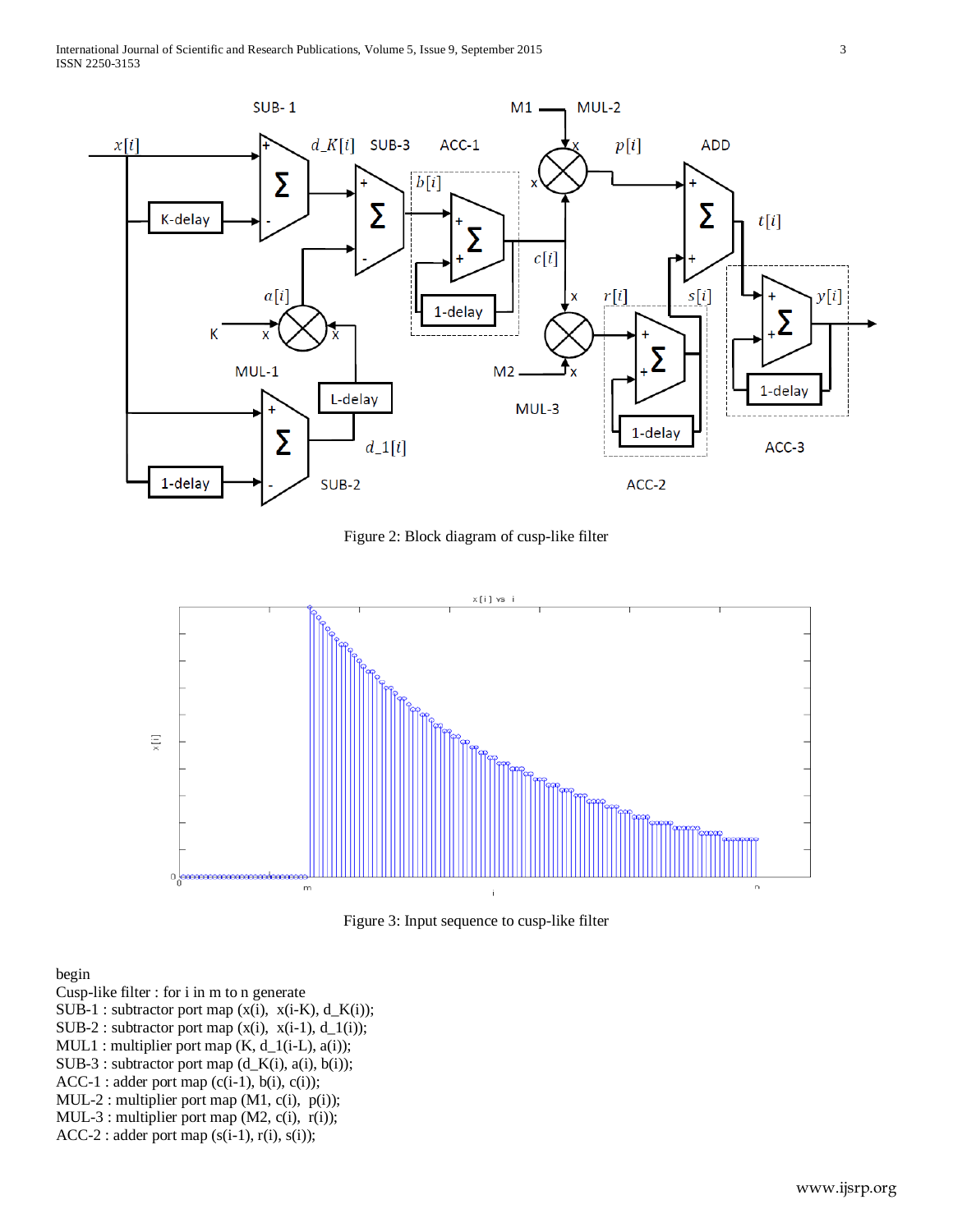ADD : adder port map (s(i), p(i), t(i));  $ACC-3: adder port map (y(i-1), t(i), y(i));$ end generate Cusp-like filter;

 The filtering scheme comprises of three subtractors, three multipliers, three accumulators and an adder respectively. The subtractors (SUB-1, SUB-2 and SUB-3) and multipliers (MUL-1, MUL-2 and MUL-3) are generated by instantiating the components 'subtractor' and 'multiplier' respectively. Whereas the adder and accumulators are generated by instantiating the component 'adder'. The first two 'signal's in parentheses (after the keyword 'port map') for each component are mapped to input ports while the third 'signal' is mapped to output port respectively. All the 'signal's are one dimensional array of size 'n'.

#### III. SIMULATION RESULTS

 The simulations were performed for non-piled up input sequences as well as for piled up input sequences by considering different values of shaping parameters (i.e. K and L). Figure 4 shows the simulation result for single input sequence while the figure 5 shows the simulation result for piled up input sequence respectively. Both the figures show plots for x[i], c[i], t[i] and y[i] respectively. The value of L, K, M1, M2 and M was selected/calculated as 7, 15, 200, 4 and 50 respectively in both the cases.



Figure 4: Cusp-like filtering simulation result for non piled up detector signal (A) input sequence-x[i], (B) sequence-c[i], (C) sequence-t[i] and (D) output sequence-y[i]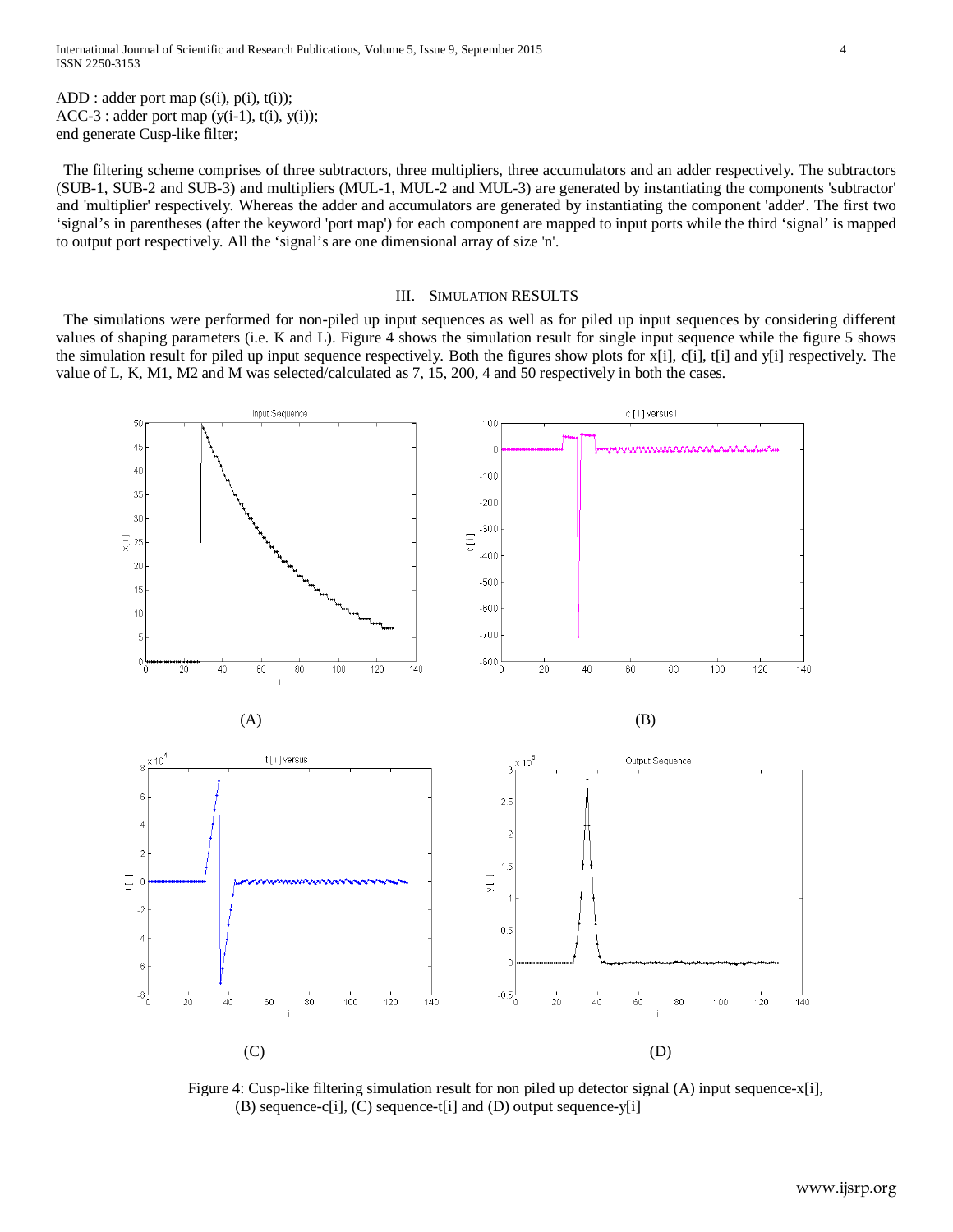![](_page_4_Figure_1.jpeg)

 Figure 5: Cusp-like filtering simulation result for piled up detector signal (A) input sequence-x[i], (B) sequence-c[i], (C) sequence-t[i] and (D) output sequence-y[i]

## IV. CONCLUSION

 The VHDL simulation code for cusp-like filter was developed. The same was verified by observing the desired simulation results. It was also observed that the value of 'L' decides the rise/fall time. This parameter should be chosen carefully to minimize the pile up losses. The algorithm can be implemented into a digital hardware such as Field Programmable Gate Array (FPGA) to carry out the cusp-like filtering in real time applications.

#### ACKNOWLEDGMENT

 The authors would like to thank Ms. Pallavi Pahadiya, Assistant Professor at Truba College of Engineering and Technology for her active participation in technical discussions and providing resources for the research work.

#### References

- [2] Nicholson, P.W., "Nuclear Electronics", J. Wiley, New York, 1974, pp 315–316.
- [3] V. Radeka and N. Karlovac, ["Least-square-error amplitude measurement of pulse signals in presence of noise"](http://www.sciencedirect.com/science/article/pii/0029554X67905617), Nucl . Instr. and Meth., Vol. 52, 1967, pp 86-92.

<sup>[1]</sup> Glenn F. Knoll, "Radiation detection and measurement", 4th Ed., John Wiley and Sons, Inc , 2010, pp. 116, 651-652.